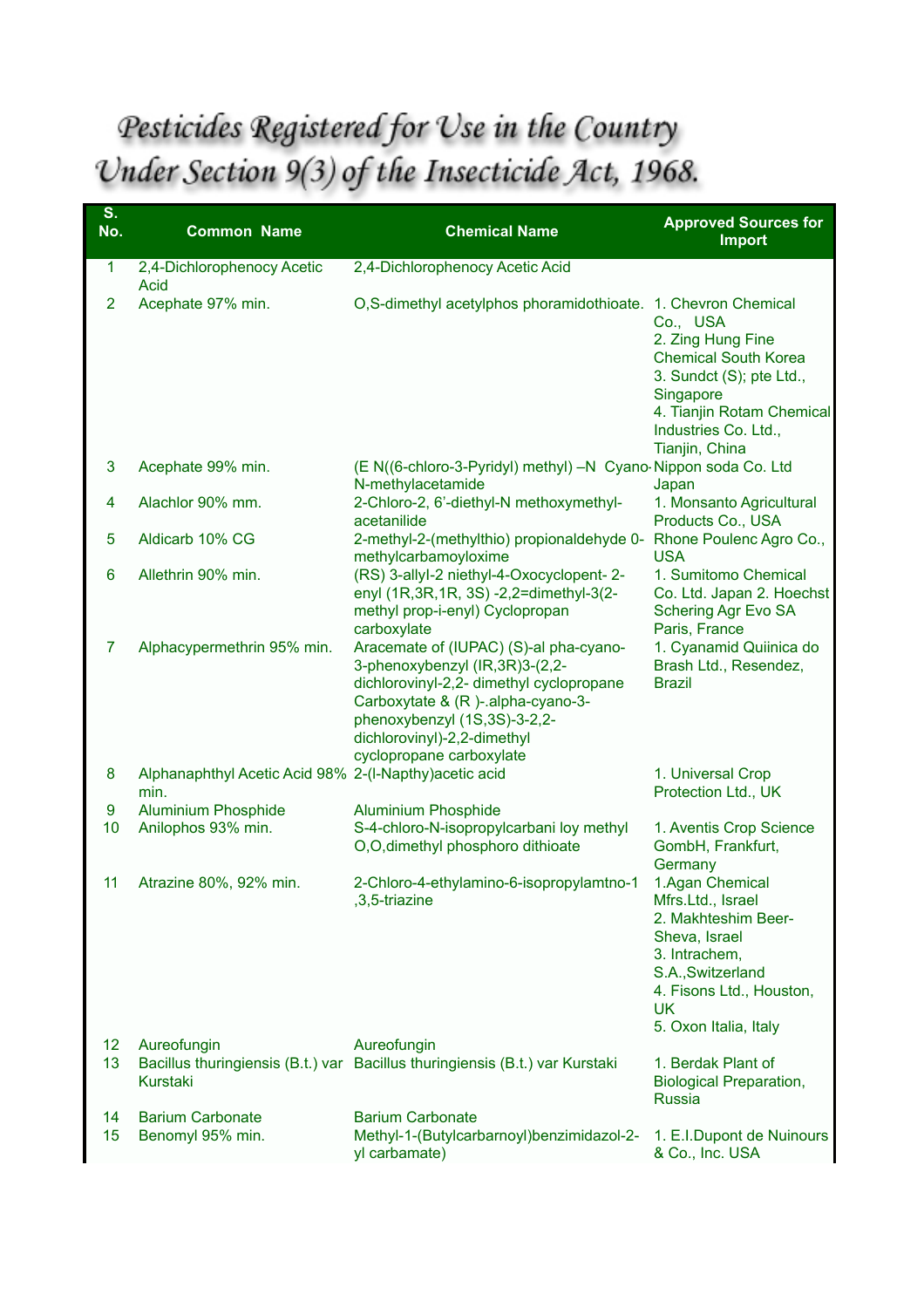| 16 | Benthiocarb 93%<br>(Thiobencarb)  | S-(4-Chlorobenzyl)-N,N-diethyl<br>thiocarbomate (biphenyl-4-yloxy)-3, 3-<br>dimethyl- I -(1H, 2,4-triazole- 1 -yl)butane-2-          | 1. Kumaiai Chemical<br>Industries Co. Ltd., Japan                                                                                                                                                                                                                                                                                                                                                            |
|----|-----------------------------------|--------------------------------------------------------------------------------------------------------------------------------------|--------------------------------------------------------------------------------------------------------------------------------------------------------------------------------------------------------------------------------------------------------------------------------------------------------------------------------------------------------------------------------------------------------------|
| 17 | Bitertanol 90% min.               | 1-(biphenyl-4yloxy)-3-3-dimethyl-1- (iH-<br>1,2,4-triazole-1-yl) butan-2-01                                                          | 1. Bayer A.G., West<br>Germany.                                                                                                                                                                                                                                                                                                                                                                              |
| 18 | Bromadiolone 93.5%min.            | 3-[3-4'-bromo, (biphenyl)-4-yl] -3 hydroxy-1- 1. Lipha Pharmaecuticals,<br>phenylpropyl-4- hydroxy-2H-1-Benzopyrane France<br>2 one) |                                                                                                                                                                                                                                                                                                                                                                                                              |
| 19 | Butachlor 85% min.                | N-(Butoxymethyl)-(2-chloro-2',6'-diethyl-<br>acetanilide)                                                                            | 1. Monsanto Agricultural<br>Products Co., USA.<br>2. Shen Hong Chemical<br>Corporation, Taiwan                                                                                                                                                                                                                                                                                                               |
| 20 | Captafol 95% min.                 | N-(I,1,2,2-tetrachloroetheylthio) cyclohex-4- 1. Sun Ko Chemical Co.,<br>ene-1,2-dicarboxymide)                                      | Ltd., Taiwan<br>2. Makhteshim Agan,<br><b>Israel</b><br>3. Chevron Chemicals<br>Co., USA<br>4.                                                                                                                                                                                                                                                                                                               |
| 21 | Captan 90% min.                   | (1-trichloromethylmercpto-4-<br>cyclohexane), 1, 2-biscaboximide                                                                     | FMC Corporation, USA<br>1. Chevron Chemical Co.,<br><b>USA</b><br>2. Makhteshim Agan,<br><b>Israel</b><br>3. Makhteshim Chemical                                                                                                                                                                                                                                                                             |
| 22 | Carbaryl 97% min.                 | (I-naphthylmethyl carbamate)                                                                                                         | Works., Israel<br>1. Aventis Crop Science.,<br>USA Inc.North Carolina,<br><b>USA</b>                                                                                                                                                                                                                                                                                                                         |
| 23 | Carbendazim98% mm.                | Methyl-benzimidazole-2-yl carbamate                                                                                                  | 1.BASF, West Germany<br>2. China National<br><b>Chemical Construction</b><br>Corporation, China<br>3. Jiang Pesticide Factory<br>Ginyang Country, Jiangyn<br>City, Jiangsu Province,<br>China<br>4. Jiangyin Rotam<br>Chemicals Co. Ltd.,<br>Jiangsu, China                                                                                                                                                  |
| 24 | Carbofuran 75% min. & 90%<br>min. | 2,3-dihydro-2,2-dimethyl-7-benzifuranyl<br>methylcarbamate                                                                           | 1. Bayer A.G., West<br>Germany<br>2. FMC Corporation, USA<br>3. Brayton Chemicals,<br><b>USA</b><br>4. Agrichem Inc., USA<br>5. Mobay Chemical<br>Corporation, USA<br>6. Lobal Chemical<br>Corporation, USA<br>7, Mitsubishi Chemical<br>Industry co., Ltd., Japan<br>8. Medinpex, Hungary<br>9. Borregard Chemicals,<br>Shaxi, PR China<br>10. Hunan Research<br>institute of Chemicals<br>Industry, China. |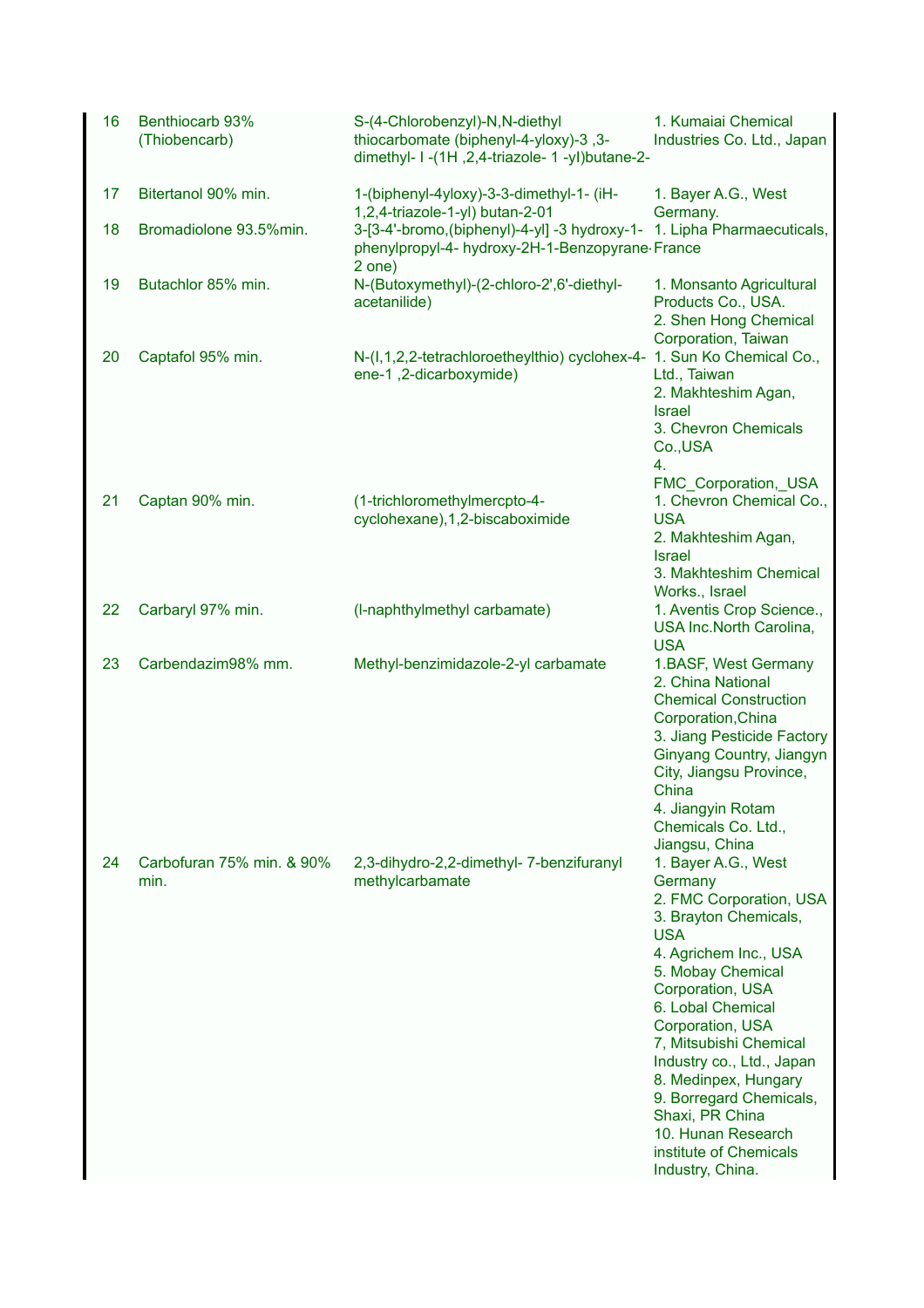| 25       | Carbosulfan 92% min.                    | 2,3-dihydro-2,2-dimethyl- 7-ben-zofurany I<br>(dibuty1amino thio)methyl carbamate                                                                              | 1. FMC Corporation, USA                                                                                                          |
|----------|-----------------------------------------|----------------------------------------------------------------------------------------------------------------------------------------------------------------|----------------------------------------------------------------------------------------------------------------------------------|
| 26       | Carboxin 97% min.                       | 5,6-Dihydro-2-methyl- I,4-Oxathi-ine-3-<br>carboxanilide                                                                                                       | 1. Uniroyal Chemical<br>Corporation, USA                                                                                         |
| 27       |                                         | Cartap Hydrochloride 98% min. 1,3-di(carbomylthio)-2-dimethyl-<br>aminopropane S, S'-(2-<br>dimethylaminotrimethylene)<br>bis(thiocarbamate)-Monohydrochloride | 1. Takida Chemical 1nds.<br>Cbiporatioii, Tokyo, Japan                                                                           |
| 28       | Chlorfenvinphos                         | 2-chioro-1(2,4-dichlorophenyl)-Vinyl                                                                                                                           | 2. Sundet (S) Pte.<br>Ltd., Singapore                                                                                            |
|          |                                         | diethylphosphate                                                                                                                                               |                                                                                                                                  |
| 29       | Chlorimuron ethyl 95% min.              | Ethyl 2 (((((4-chloro-6-methoxy pyrimidin- 2- 1. E.I.Dupont dc Numours<br>yl) amino) carbonyl) amino) suiphonyl)<br>benzoate                                   | & Co.Inc USA                                                                                                                     |
| 30       | <b>Chlormequat Chloride 97%</b><br>min. | 2-chioroethyl trimethylammonium chloride                                                                                                                       | 1. BASF, West Germany                                                                                                            |
| 31       | Chlorobenzilate                         | Ethyl 4,4-dichlorobenzilate)                                                                                                                                   | 1. Novartis Crop<br>Protection, AG.<br>Switzerland                                                                               |
| 32       | Chlorothalonil 96% min.                 | Tetrachtoro isophthalonitrite                                                                                                                                  | 1. SDS Bio-Tech.<br>K.K.Tokyo, Japan<br>2. Industrial Chemical<br>Caffero, SPA Milana, italy                                     |
| 33       | Chlorpyriphos 94% min.                  | O,O-diethyl O-3,5,6 - trichloro - 2 - pyridyl<br>phosphorothioate                                                                                              | 1. Dow Agro Sciences<br>LLC, USA<br>2. Dow Agro Sciences<br><b>LLC UK</b><br>3. Makhteshim Chemical<br>Works, Beer Sheva, Israel |
| 34       | Copper Hydroxide 77% WP                 | <b>Copper Hydroxide</b>                                                                                                                                        | 4. FMC Corporation, USA<br><b>Griffin Cooperation, USA</b>                                                                       |
| 35       | <b>Copper Oxychioride</b>               | <b>Copper Oxychloride</b>                                                                                                                                      |                                                                                                                                  |
| 36<br>37 | <b>Copper Sulphate</b><br>Coumachlor    | <b>Copper Sulphate</b><br>[3-(a-acetolyl-4-chlorobenzyl-4-                                                                                                     |                                                                                                                                  |
|          |                                         | hydroxycoumarin)]                                                                                                                                              |                                                                                                                                  |
| 38       | Coumatetralyl 72% min.                  | 4-hydroxy-3-(1,2,3,4-tetrahydro-1-<br>naphthyl)coumarin                                                                                                        | 1. Bayer A.G. West<br>Germany                                                                                                    |
| 39       | <b>Cuprous Oxide</b>                    | <b>Cuprous Oxide</b>                                                                                                                                           |                                                                                                                                  |
| 40       | Cyfluthrin 90% mm.                      | Cyano-(4-fluro-3-phenoxypheny)-methyl-3- 1. Bayer AG, West<br>(2-dichlorenyl)-2-2-dimethyL-cycLopropane Germany<br>carboxylate                                 |                                                                                                                                  |
|          |                                         |                                                                                                                                                                | 2. Mitchell Cotts<br>Chemicals, UK                                                                                               |
| 41       | Cyhalofop-butyl 96% min.                | Butyl (R)-2-- (4-cyano-2- fluoro-phenoxy)<br>pheuoxyl propionate                                                                                               | 1. Dow Chemical Japan<br>Limited, Dow Agro<br>Sciences Division,<br>Tokyo, Japan                                                 |
|          |                                         |                                                                                                                                                                |                                                                                                                                  |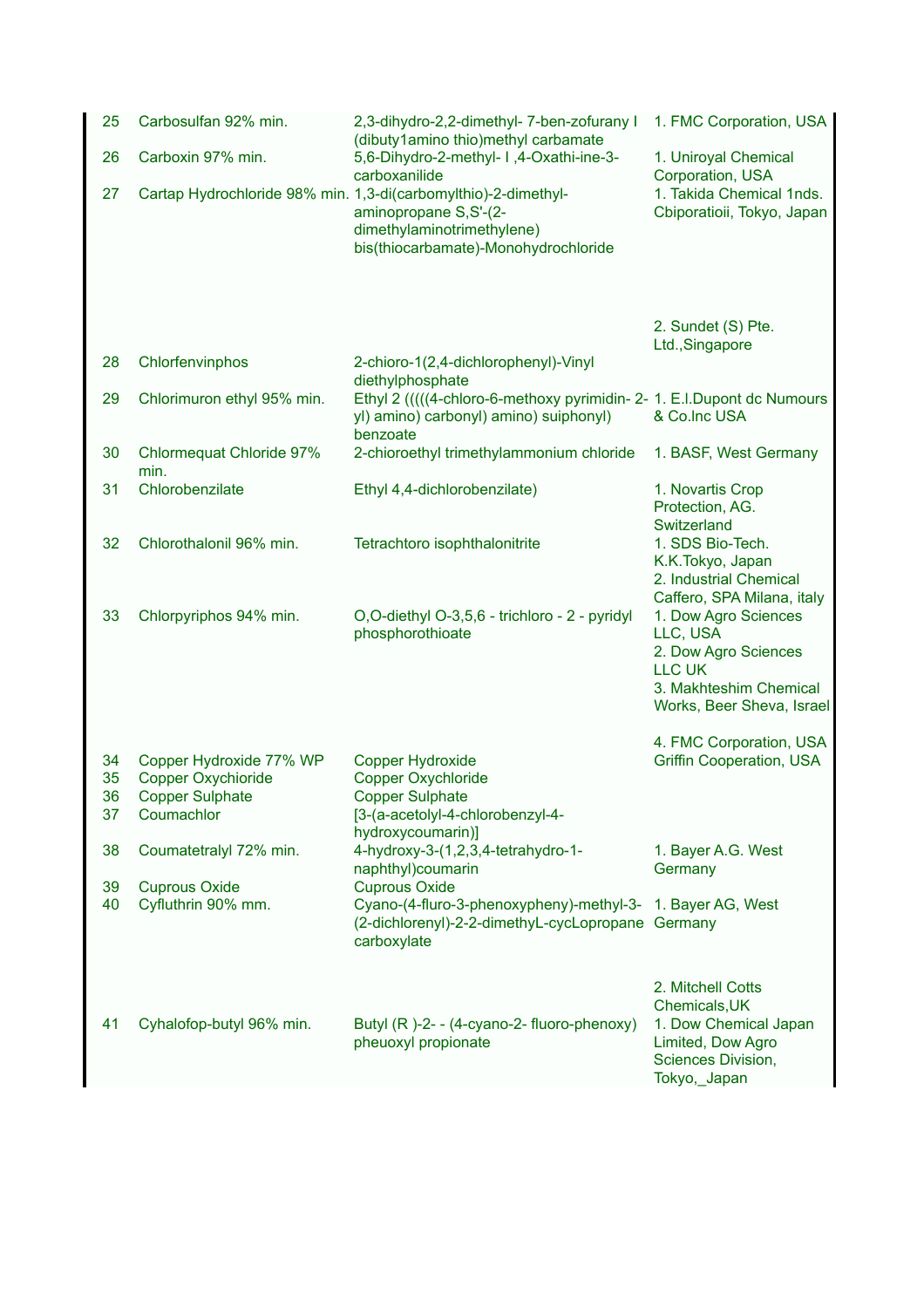| 42       | Cynioxanil 96% min.                                                                  | l-(2-cyano-2-rnethoxy-iminoacetyl)-3-ethyl                                                                                                                                                            | 1. Dupont de Nemoures<br>(France) S.A Dupont<br><b>Agriculture Products, 82</b><br>Wittel Sheim, RP 9,<br>Cerney, France                                                                                                                                                                                     |
|----------|--------------------------------------------------------------------------------------|-------------------------------------------------------------------------------------------------------------------------------------------------------------------------------------------------------|--------------------------------------------------------------------------------------------------------------------------------------------------------------------------------------------------------------------------------------------------------------------------------------------------------------|
| 43       | Cypcrmcthrin 92% min., 70%<br>min., & 50% rnin.                                      | urea<br>(RS)-alpha-cyano-3-phenoxybenzyl- 2,2-<br>dimethyl-3-(2,2-dichlorovinyl) cyclopropane U.K.(92%min.)<br>carboxylate                                                                            | 1. Dow Agro Co.,<br>2. Mitchel Cotts<br>Chemicals, U.K(92% mm.)                                                                                                                                                                                                                                              |
|          |                                                                                      |                                                                                                                                                                                                       | 3. Zeneca Ltd., U.K. (70%<br>$mm.$ )<br>4. Shell International<br>Chemical Co. Ltd., U.K.<br>$(50\%)$                                                                                                                                                                                                        |
| 44       | Cyphenothrin                                                                         | Alpha-Cyano(3-phenoxy benzyl) (IRS, #RS,<br>!RS, !RS, #SR)2,2-dimethyl-3-(2-methyl<br>Prop-l-enyl)cyclo propanecarboxylate                                                                            |                                                                                                                                                                                                                                                                                                              |
| 45       |                                                                                      | Dalapon 85% min. & 95% min. Sodium-2,2, dichloropropionate                                                                                                                                            | 1. Veb Chemical<br>Kombunat, Bitterfield,<br><b>GDR</b><br>2. Dow Agro Sciences<br>LLC, USA<br>3. Diamond Shamrock,<br><b>USA</b>                                                                                                                                                                            |
| 46<br>47 | Decamethrin (Deltamethrin)<br>98% min.<br>Diazinon 95% min.                          | (S)-alpha-cyano-3-phenoxybenzyl (RS)-2-<br>(4-chlrophenyl)-3-methyl butyrate<br>(O,O-diethyl-S[(9-ethylthio)-<br>ethyl]phosphorothioate)                                                              | 1. Hoechst Schering Agr<br>Evo, SA, Paris France<br>1. Novartis Crop<br>Protection, Switzerland<br>2. Nippon Kayaku Co.,<br>Ltd., Japan<br>3. Makhteshim Chemical<br>Works, Israel                                                                                                                           |
| 48       | <b>Dichloro Diphenyl</b>                                                             | [a mixture of I, I, 1-trichloro-2, 2-bis (p.<br>Trichloroethane (DDT) 75% wp chlorophyenyl) ethane and 1,1,l-tichloro-2- Smolenclekaja, Sennaza<br>(O-chlorophenyl)2-(p-chloroDhenylethane0) (Moscow) | Sojuzchim Eexport, 32/34,                                                                                                                                                                                                                                                                                    |
| 49       | Dichioropropene and<br>Dichioropropanes mixture (DD mixture (DD Mixture)<br>Mixture) | Dichioropropene and Dichioropropanes                                                                                                                                                                  |                                                                                                                                                                                                                                                                                                              |
| 50       |                                                                                      | Dichlorovos (DDVP) 92% min. (2,2-dichiorovinyl dimethyl phosphate)                                                                                                                                    | 1. Novertis Crop<br>Protection, Switzerland<br>2. Makhteshim Agan,<br><b>Israel</b><br>3. Bayer A.G. West<br>Germany<br>4. Nippon Soda Co.,<br>Japan<br>5. Shell Chemical Co.,<br>Japan<br>6. Shell International<br>Chemical Co., Ltd., UK<br>7. M/s. Shenzhen<br>Jianghan Commerce & In<br>shenzhen, China |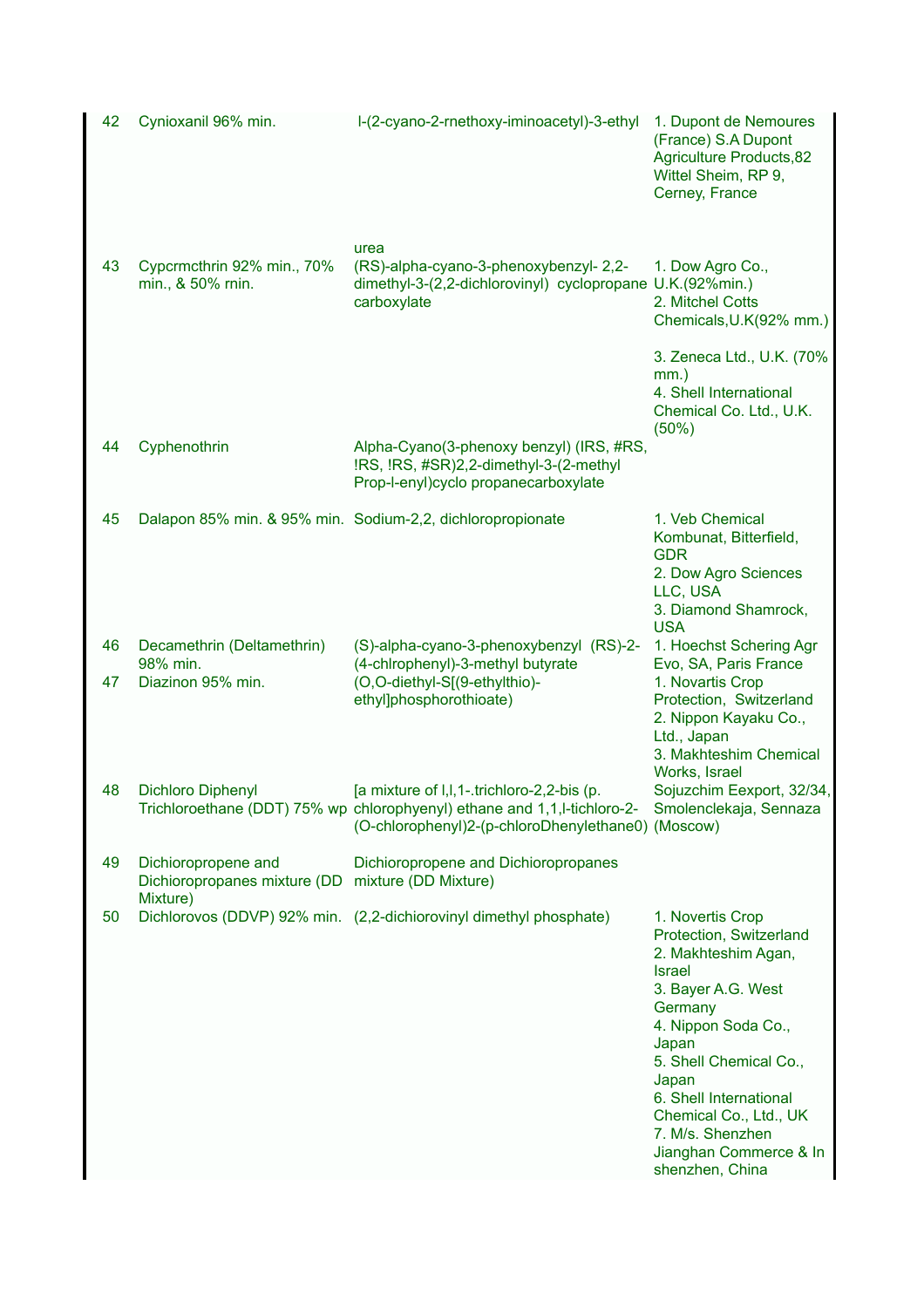| 51 | Dichlofop-methyl 93% min.   | (RS)-2-[(4-(2,4-dichlorophenoxy)<br>phenoxy]propionic acid                                                                                                   | 1. Aventis Crop Science<br>GmbH Frankfurt,<br>Germany                                                                                       |
|----|-----------------------------|--------------------------------------------------------------------------------------------------------------------------------------------------------------|---------------------------------------------------------------------------------------------------------------------------------------------|
| 52 | Dicofol 82% min. & 85% min. | 2,2,2-trichloro-1,1-bis(4-chlorophenyl)<br>ethanol                                                                                                           | 1. Agan Chemical<br>Manufacturers, Ltd., Israel                                                                                             |
|    |                             |                                                                                                                                                              | 2. Makhteshim Agan,<br><b>Isreal</b><br>3. Rohin&HassCo., USA<br>4. I.p.i.Ci.SPA, Italy                                                     |
|    |                             |                                                                                                                                                              | 5. Makhteshim Chemical<br>Works, Israel<br>6. Montecinca, S.A.,<br>Barcelona, Spain                                                         |
| 53 | <b>Dieldrin</b>             | (1:2;3:4:10; IOa-hexachloro-6, 6-epoxy-<br>1,4,4a,5;6;7;8:8a-Octahydro-1;4;5;8-<br>diemethanonaphthalene)                                                    |                                                                                                                                             |
| 54 | Diflubenzuron 95%min.       | l-(4-chlorophenyl)-3 (2,6-<br>difluorobenzoyl)urea                                                                                                           | 1. Uniroyal chemicals Co.,<br><b>USA</b>                                                                                                    |
| 55 | Dimethoate85% min.          | (O,O-dimethyl-S(N-methylcarbamoylmethyl) 1. Agrimot SPA, Italy<br>phosphorodithioate)                                                                        | 2. Duphar Br., Netherland                                                                                                                   |
| 56 | Dinocap 90% min.            | Mixture of 4 and 5 parts of crotonates to 2<br>parts of the isomer of 2,6 dinitro-4-<br>octyiphenyl crotonates and 2,4-dinitro-6-<br>octyl phenyl crotonates | 2. I.p.i.c.i. SPA, Italy<br>1. Rohm & Haas Co., USA                                                                                         |
|    |                             |                                                                                                                                                              | 2. Rohm & Haas Co., Italy                                                                                                                   |
| 57 | Dithianon 93% min.          | IUPAC $S_7$ 10 dyhydro-5,10-dioxonaphto-<br>[2,3,6]-1,4-dithione-2,3-dicarbonitrile                                                                          | 1. Celamerck GmbH &<br>Co., Ingelhum, West<br>Germany                                                                                       |
| 58 | Diuron 95% min.             | 3-(3,4-dichloropheny)-1,l-dimethylurea                                                                                                                       | 1. E.I.Dupont de Nemours<br>& Co., Inc., USA                                                                                                |
|    |                             |                                                                                                                                                              | 2. Makhteshim Agan,<br><b>Israel</b><br>3. Agam Chemical Mfrs.,<br>Ltd., Israel                                                             |
| 59 | Dodine 98% min.             | Dodecylguanidiniumacetate                                                                                                                                    | 1. Rohne-Poulanc Agro<br>Chemical, Sweden<br>2. Agro. Kernia Co op-<br>Hungary                                                              |
| 60 | d-trans allethrin93% min.   | (RS)-3-allyl-2-methyl-4-oxocyclopent-2-enyl 1. Aventis - Environmental<br>(1R, 3R)-2, 2, -di, ethyl-3-(2-methyl prop-1 -<br>enyl) cyclopropane-corboxylal    | Sceince, SA, Lyon, France                                                                                                                   |
| 61 | Edifenphos 85%min.          | O-ethyl-s,s-diphenyl-phosphorodithioate                                                                                                                      | 1. Bayer A.G., Germany<br>2. Nthon Tokushu.<br>Noyakh, Japan<br>3. Chemagro Agril, Divn.,<br><b>USA</b><br>4. Mcbay Chemical<br>Corpn., USA |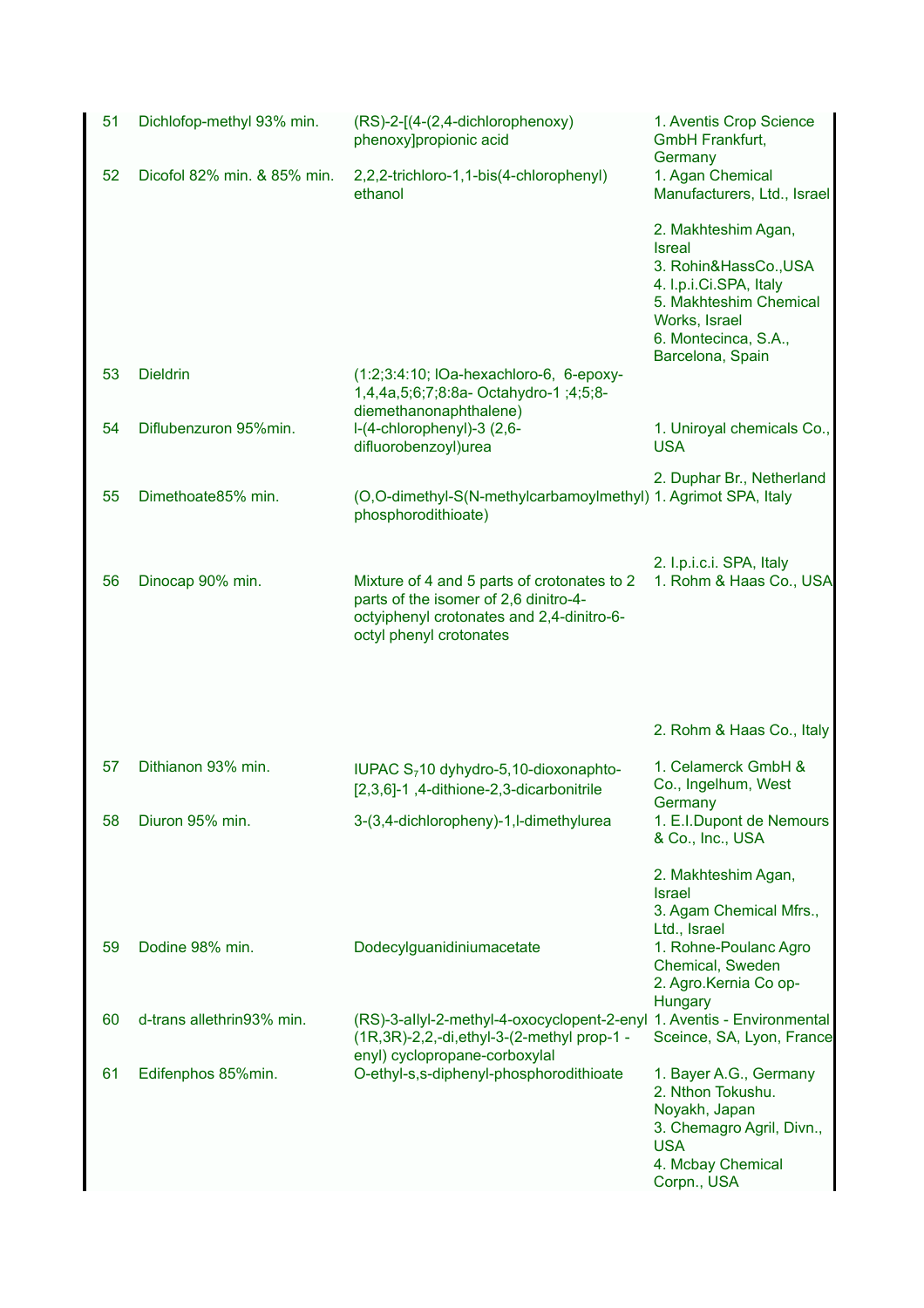| 62 | Endosulfan 90% min. & 94%<br>min.                                               | 6,7,8,9,10,10-hexachloro- 1,5,5a,6,9,9a-<br>hexahydro-6,9- methano-2,4=benzod<br>ioxathiepin3-oxide                                      | 1. Hoechst Schering<br>AgrEvo, Gmbl-I.,<br>Germany<br>2. Karl-O-Helm, Germany<br>3. Makhteshim Beer<br>Sheva, Israel                                |
|----|---------------------------------------------------------------------------------|------------------------------------------------------------------------------------------------------------------------------------------|-----------------------------------------------------------------------------------------------------------------------------------------------------|
| 63 | Ethephon 75%min.                                                                | 2-chloroethyl phosphonic acid                                                                                                            | 1. Aventis Crop Science,<br>USA, inc. North Carolina,<br><b>USA</b>                                                                                 |
| 64 | Ethion 92% min, & 95% min.                                                      | O,O,O'O-tetraethyl S,S'-methylene bis<br>(Phosphorodithiate)                                                                             | 1. Rhone Poulenc-<br>Agrochemie, France<br>Supplied by: Volkart<br>Brothers_Ltd.,_Switzerlan<br>d                                                   |
| 65 | Ethofenprox 96.3% min.                                                          | 2-(4-ethroxyphenyl)-2-methylpropyl-3<br>phenoxybenzyl ether.                                                                             | 1. Mitsui Chemical Inc., 2-<br>5 Kasumigasaki, B-<br>Cheme, Chiyaoda, Tokyo-<br>100, Japan                                                          |
| 66 | Ethylene Dibromide (EDB)<br>98%min. & 99% min.                                  | Ethylene Dibromide (EDB)                                                                                                                 | 1. Ethylene international,<br><b>USA</b><br>2. Marcopole, Milano, italy                                                                             |
|    |                                                                                 |                                                                                                                                          | 3. Karl-O-Helm, West<br>Germany<br>4. Dead Sea Bromine Co.<br>Ltd., Israel                                                                          |
| 67 | <b>Ethylene Dibromide and</b><br>Carbon Tetrachioride mixture<br>(EDCT Mixture) | <b>Ethylene Dibromide and Carbon</b><br>Tetrachioride mixture (EDCT Mixture)                                                             |                                                                                                                                                     |
| 68 | Fenarimol 95% min.                                                              | (+)-2,4'-Dichloro-atpha-(Pyrimidin-5-yl)<br>benzhydryl_alcohol                                                                           | 1. Dow Agro Sciences,<br><b>USA</b>                                                                                                                 |
| 69 | Fenitrothion 95% min.                                                           | O,O-dimethyl-O-4-nitro-m-tolyl<br>phosphorothiote                                                                                        | 1. Novertis Crop<br>Protection, AG,<br>Switzerland<br>2. Bayer A.G., West<br>Germany<br>3. Sumitomo Chemical<br>Co.Ltd., Japan                      |
| 70 |                                                                                 | Fenobucarb (BPMC) 95% min. 2-Secondary-butylphenylmethylcarbamate                                                                        | 1. Rhone Poulenc Ltd.,<br>South Korea<br>2. Hunan Research<br><b>Institute of Chemical</b><br>Industry, 399 Furong<br>Road, Changsha Hunan,<br>Cina |
| 71 | Fenoxaprop-p-ethyl 88% min.                                                     | (R) -2-[(4-[6 chloro-1,3-benzoxazol 2-yl<br>oxy]phenoxy) propionic acid                                                                  | 1. Aventis Crop Science<br>GmbH, Frankfurt,<br>Germany                                                                                              |
| 72 | Fenpropathrin 90% min.                                                          | (3-methyl-4-methylthiopheny<br>phosphorothionate                                                                                         | I. Sumitomo Ghemical<br>Co., Ltd., Japan                                                                                                            |
| 73 | Fenthion 93% min.                                                               | (3-methyl-4-methyl thiophenyl<br>phosphorothionate)                                                                                      | 1. Bayer A.G., West<br>Germany                                                                                                                      |
| 74 | Fenvalerate 90% min.                                                            | (RS)-alpha-cyano-3-phenoxybenzyl (RS)-2- 1. Sumitomo Chemical<br>(4-chlorophenyl)-3 -methyl butyrate                                     | Co. Ltd., Japan                                                                                                                                     |
| 75 | Ferban                                                                          | (Ferric Dimethyl dithio carbamate)                                                                                                       |                                                                                                                                                     |
| 76 | Fipronil 90% min.                                                               | $(+)$ -5-amino-1- $(2,6$ -dichloro-<br>alpha, alpha, alpha-trifluoro-p-tolyl)-4-<br>trifluorornethyl-Sulfinylpyrazole-3-<br>Carbonitrile | 1. Aventis Crop cience SA,<br><b>Lyon France</b>                                                                                                    |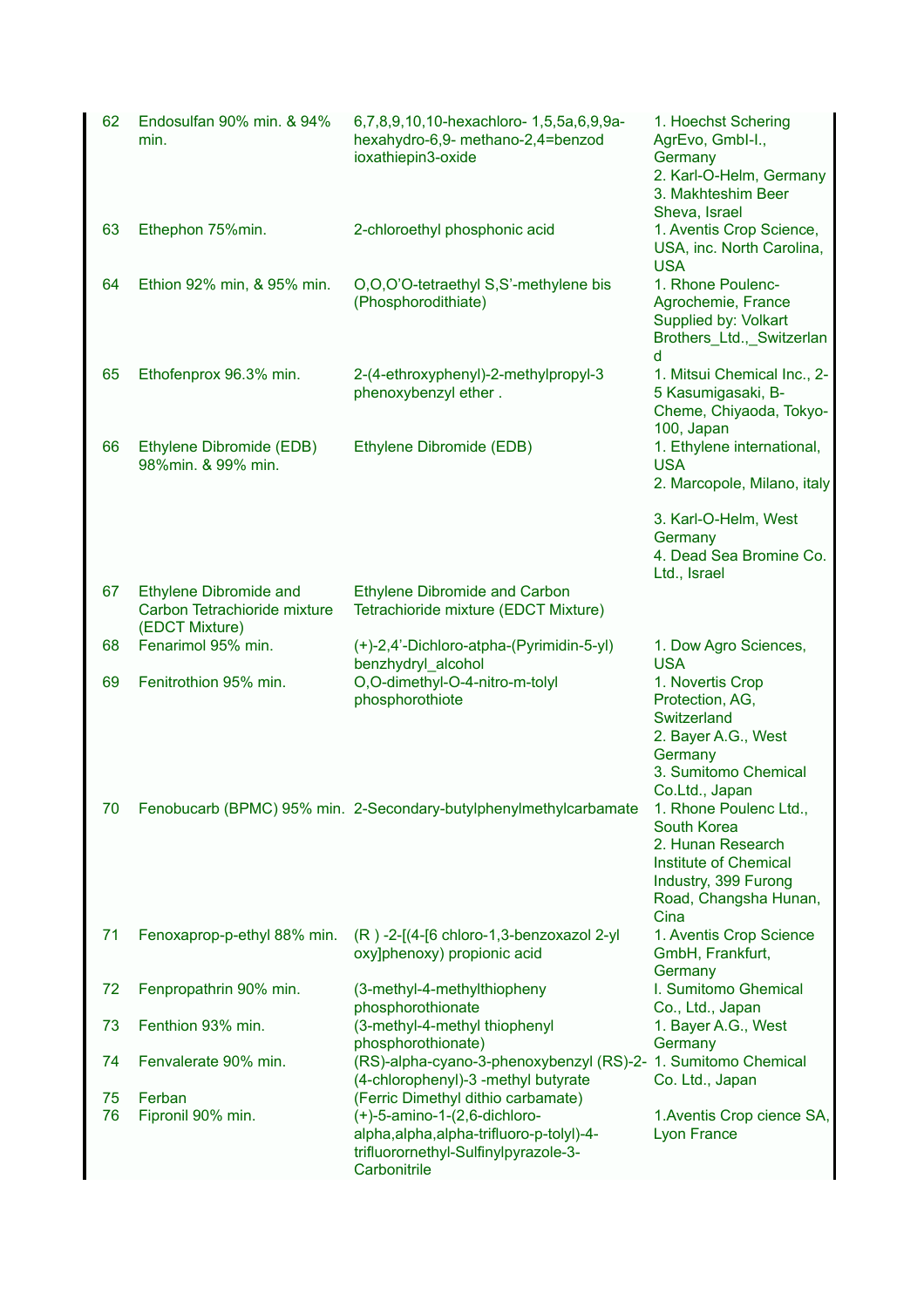| 77 | Fluchloralin 55% min. &<br>65%min.     | N-(2-chloresthyl)-trifloro 2, 6 dinitro-N-<br>propyl-p-toulidine                                                                                                                                                                                  | 1. BASF Wayandotte<br>Corpn, USA                                                                                                                                                                                                                          |
|----|----------------------------------------|---------------------------------------------------------------------------------------------------------------------------------------------------------------------------------------------------------------------------------------------------|-----------------------------------------------------------------------------------------------------------------------------------------------------------------------------------------------------------------------------------------------------------|
| 78 | Fluvalinate 88% min.                   | (RS)alpha-cyano-3- phenoxybenzyl-N(2-<br>chloro=alpha, alpha, alpha-tritluoro-p-tolyl)<br><b>DL-Valinate</b>                                                                                                                                      | 2. BASF, West Germany<br>1. Novertis Crop<br>Protection Inc., USA                                                                                                                                                                                         |
| 79 | Formothion 50% min.                    | S-(forrnyl(-methyl)earbamoyl emthyl) 0,0-<br>dimethyl phosphorodithioate                                                                                                                                                                          | 1. Novertis Crop<br>Protection, AG,<br>Switzerland                                                                                                                                                                                                        |
| 80 | Fosetyl-Al 95% min.                    | (ethyl-hydrogen phosphonate)-Aluminium                                                                                                                                                                                                            | 1. Aventis Crop Science,                                                                                                                                                                                                                                  |
| 81 | Gibberellic Acid 90% min.              | {(3S, 3a.4S, 4aS, 7s, 9aR, 12S)-7, 12 d<br>ihydroxy-3 -methyl-6-methylene-2-oseoper<br>hydro-4a, 7 -rnethano-9b, 3-propeno 1, 2 -<br>b]furan-4- Carboxylicacid                                                                                    | SA, Lyon, France<br>1. CAPD Abbot Lab., USA<br>2. Polfa Pharmaceutical<br><b>Works Poland Supplied</b><br>by: Ceich, Poland<br>3. Phylaxia Veterinary<br><b>Biologicals Budapest,</b><br>Hungary, Supplied by:<br>Medinpex, Hungary<br>4. Zeneca Ltd., UK |
|    |                                        |                                                                                                                                                                                                                                                   | 5. Hunan Biological<br><b>Medicine Factory China</b>                                                                                                                                                                                                      |
| 82 | Glufocinate Ammonium 50%<br>min.       | 4-(hydroxy(methyl)phosphinoy 1)-DL-<br>homolanine                                                                                                                                                                                                 | 1. Aventis Crop Science<br>GmbH, Frankfurt,<br>Germany                                                                                                                                                                                                    |
| 83 | Glyphosate 62% min. & 41%<br><b>SL</b> | [N(phosphonomethyl) glycine] propyl                                                                                                                                                                                                               | 1. Monsato Chemicals<br>Co., Ltd., USA.                                                                                                                                                                                                                   |
| 84 | Hexaconazole                           | (RS)-2(2,4-dichlorophenyl)-1-(1H-1, 2,4-<br>.triazol-1 -yl)hexan-2-ol                                                                                                                                                                             |                                                                                                                                                                                                                                                           |
| 85 | Imazethapyr 90% min.                   | (RS)-5-ethyl-2-(4-isopropyl-4-methyl-5-oxo-<br>2-imidazolin -2yl)nicotinic acid                                                                                                                                                                   | 1. American Cynamde<br>Co., Hannibal, Missouri,                                                                                                                                                                                                           |
| 86 | Imidacloprid 94% min.                  | 1-(6-Chloro-3-pyridylmethyl)-N-<br>nitroimidazolidin-2-ylideneaniline                                                                                                                                                                             | 1. Bayer AG,<br>Lrverkusan, Germany                                                                                                                                                                                                                       |
| 87 | Iprodione 95% min.                     | 3-(3,5-dichlorophenyl)-N-Isopropyl-2,4-1.<br>dioxoimidazolidine- I -carboxamide                                                                                                                                                                   | 1. Aventis Crop Science,<br>SA, Lyon, France                                                                                                                                                                                                              |
| 88 | Isoprothiolane 96% min.                | di-isopropyl 1,3-dithiolan-2-yl<br>idenemalonate                                                                                                                                                                                                  | 1. Nihon Nobyaku Co.,<br>Ltd., Tokyo, Japan                                                                                                                                                                                                               |
| 89 | Isoproturon 95% min.                   | N-N, dimethyl-N'[4-1-methyl ethyl) phenyl]<br>urea                                                                                                                                                                                                | 1. Aventis Crop Science.,<br>SA, Lyon, France<br>2. Novertis Crop<br>Protection, AG,<br>Switzerland<br>3. Ventis crop Science.<br>GmbH, Frankfurt,<br>Germany                                                                                             |
| 90 | Kasugamycin 64% min.                   | [5-amino-2-methyl-6-(2,3,4,5,6-<br>pentahydroxy cyclohexyloxy)<br>tetrahydropyran -3- yl]amino-alfa-<br>iminoacetic acid.                                                                                                                         | 1. Hokko chemical<br>Industry Co., Ltd., Tokyo,<br>Japan                                                                                                                                                                                                  |
| 91 | Kitazin 94% min.                       | S-benzyl-O,o-diethyl-phosphorothioate                                                                                                                                                                                                             | 1. Kamiai Chemical<br>Industry Co., Ltd., Japan                                                                                                                                                                                                           |
| 92 | Lamdacyhalothrin 81% min.              | A reaction product comprising equal<br>quantities of (S)-alpha-cyano-3-<br>phenoxybenzyl(Z)-( $1 R, 3R$ ), 3, 3--(2-chloro<br>$3,3,3-$<br>trifluoropropenyl) 2.2=<br>dimethylcyclopropanecarboxylate and<br>(R)- alpha cyano-3-phenoxybenzyl (Z)- | 1. Zeneca, ICI, UK                                                                                                                                                                                                                                        |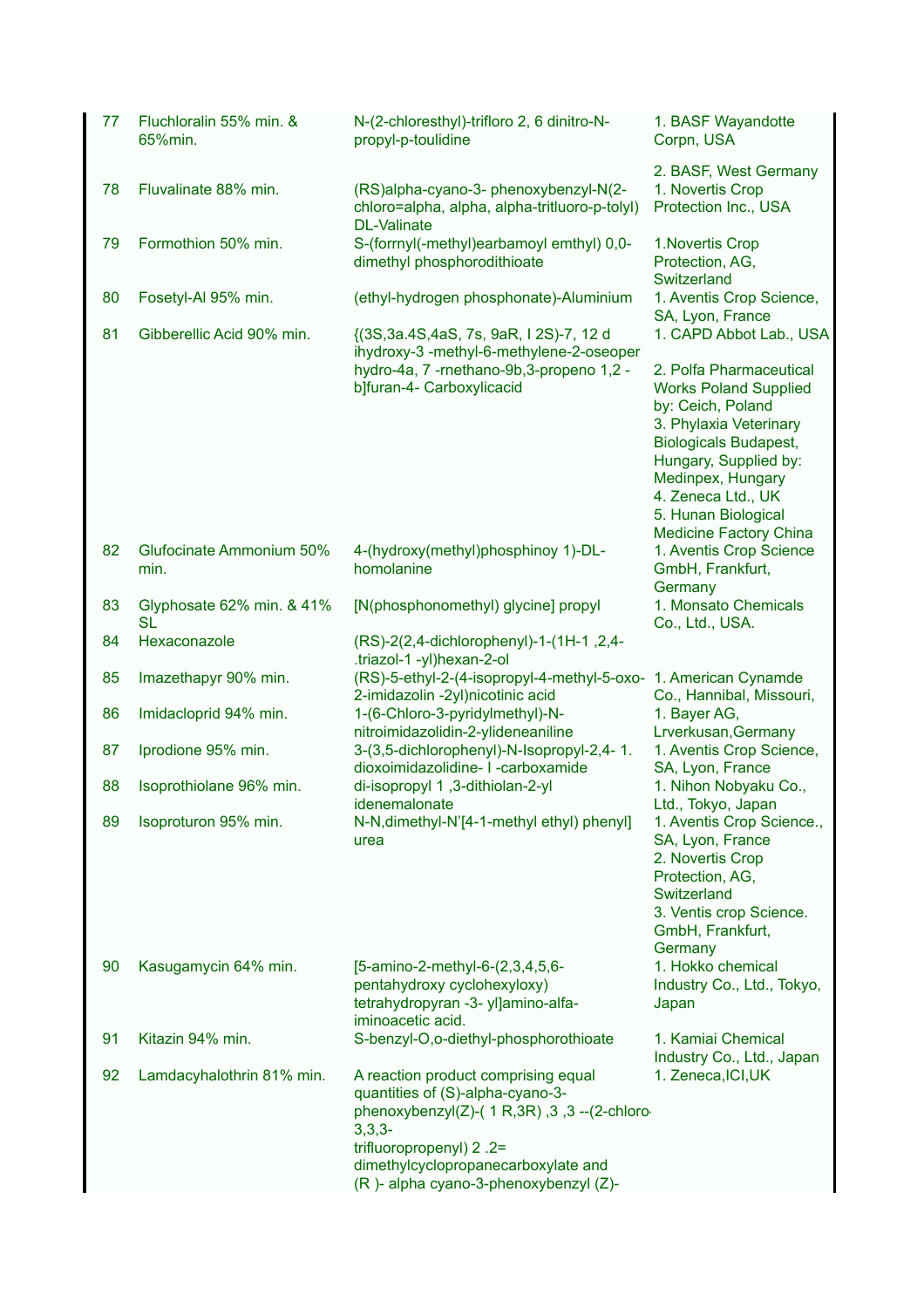|     |                                                 | (1 S, 3S) = 3-(2-chloro-3, 3, 3-trifluoropropenyl                               |                                                         |
|-----|-------------------------------------------------|---------------------------------------------------------------------------------|---------------------------------------------------------|
|     |                                                 | $2,2-$<br>dimethylcyclopropanecarboxyalate.                                     |                                                         |
|     |                                                 | Roth: (S)- alpha-cyano-3-                                                       |                                                         |
|     |                                                 | phenoxy=benzyl(Z)                                                               |                                                         |
|     |                                                 | (1 R)-cis-3-(2-chloro-3.3.3-<br>tnfluoro=propenyl)-2,2-                         |                                                         |
|     |                                                 | dimethylcyclopropanecarboxylate and (R)-                                        |                                                         |
|     |                                                 | alpha-cyano-3-phenoxy=benzyl(Z)-(1S)-<br>cis                                    |                                                         |
|     |                                                 | -3-(2-chloro-3,3,3,-trifluoropropenyl)-2,2-                                     |                                                         |
|     |                                                 | dimethvl=cvclotropanecarboxvlate (1:1)                                          |                                                         |
| 93  | <b>Lime Sulphur</b>                             | (Calcium - polysulphide, - water-free<br>sulphur, calcium thiosulphate mixture) |                                                         |
| 94  | Lindane                                         | Gamma isomer of 1,2,3,4,5,6 hexa chioro                                         |                                                         |
|     |                                                 | cyclohexane                                                                     |                                                         |
| 95  | Linuron 94% min.                                | 3-(3,4-dichlorophenyl)-l-methoxy-1-<br>methylurea                               | 1. Aventis Crop Science,<br>GmbH, Frankfurt,<br>Germany |
| 96  | <b>Malathion</b>                                | S-[1,2-Bis(ethoxycarbonylethyl)O,O-                                             |                                                         |
|     |                                                 | dimethyl-phosphorodithioate)                                                    |                                                         |
| 97  | Maleic Hydrazide (MH)                           | (1,2-dihydropyroridazine 3,6-dione)                                             |                                                         |
| 98  | Mancozeb 85% min.                               | Manganese ethylenebis (dithiocarbamate)<br>(polymenic)Complex with zinc salt    | 1. Rohm & Hass Co.,<br>USA, Italy, France & Brazil      |
|     |                                                 |                                                                                 | 2. Agnimont SPA, Italy                                  |
|     |                                                 |                                                                                 | 3 E.LP.Atochem Agri.                                    |
|     |                                                 |                                                                                 | <b>B.V.Post, Box</b>                                    |
|     |                                                 |                                                                                 | No.7/20,3000 HC,<br>Rotterdam, Holland                  |
|     |                                                 |                                                                                 | 4. Montadison SPA, Italy                                |
|     |                                                 |                                                                                 | 5. E.1. Dupont de                                       |
|     |                                                 |                                                                                 | Nurnours & Co, inc., Usa                                |
|     |                                                 |                                                                                 | 6. Sona Chem (PT!) Ltd.,<br><b>South Africa</b>         |
| 99  | Metalaxyl 90% min.                              | Methyl-N-(2-methoxyacetyl)-N-(2,6xylyl)-DL-1. Novertis Crop                     |                                                         |
|     |                                                 | alainate                                                                        | Protection, AG,                                         |
|     |                                                 |                                                                                 | Switzerland                                             |
| 100 | Metaldehyde                                     | 2,4,6-tetra methyl I,3,5,7,tetra                                                | 1, Lonza Ltd., Basel,                                   |
|     |                                                 | oxacyclooctane                                                                  | Switzerland<br>2. B.P.Chemicals Ltd.,                   |
|     |                                                 |                                                                                 | London, U.K.                                            |
| 101 |                                                 | Metasuliluron Methyl 93% min. 2-(4-methoxy-6-methyl-1,3,5-triazin-2-yl          | E.I.Dupont de Numours &                                 |
|     |                                                 | Carbomoylsulfamoyl) benzoic acid                                                | Co., Inc., USA                                          |
| 102 |                                                 | Methabenzthiazuron 90% min. 1,3-Dimethyl-3 (2,benzothiozolyl)-Urea"             | 1. Bayer A.G., West                                     |
|     |                                                 |                                                                                 | Germany<br>2. A rimont SPA Italy.                       |
| 103 | Methomyl 98% min.                               | S-methyl (methylcarbomyloxy)                                                    | E.I.Dupont de Numours &                                 |
|     |                                                 | thioacitimidate                                                                 | Co, Inc., USA                                           |
| 104 | <b>Methoxy Ethyl Mercury</b><br>Chloride (MEMC) | Methoxy Ethyl Mercury Chloride (MEMC)                                           |                                                         |
| 105 | Methyl Bromide 99%min. & 98 Methyl Bromide      |                                                                                 | 1. Bromine Compound Lt.,                                |
|     | % min.                                          |                                                                                 | P.O.Box No. 180, Beer<br>Sheva, Israel or Dead Sea      |
|     |                                                 |                                                                                 | Bromine Co., Ltd., Israel                               |
|     |                                                 |                                                                                 |                                                         |
|     |                                                 |                                                                                 | 2. Sedagri Deptt.,.<br>Sebram, France                   |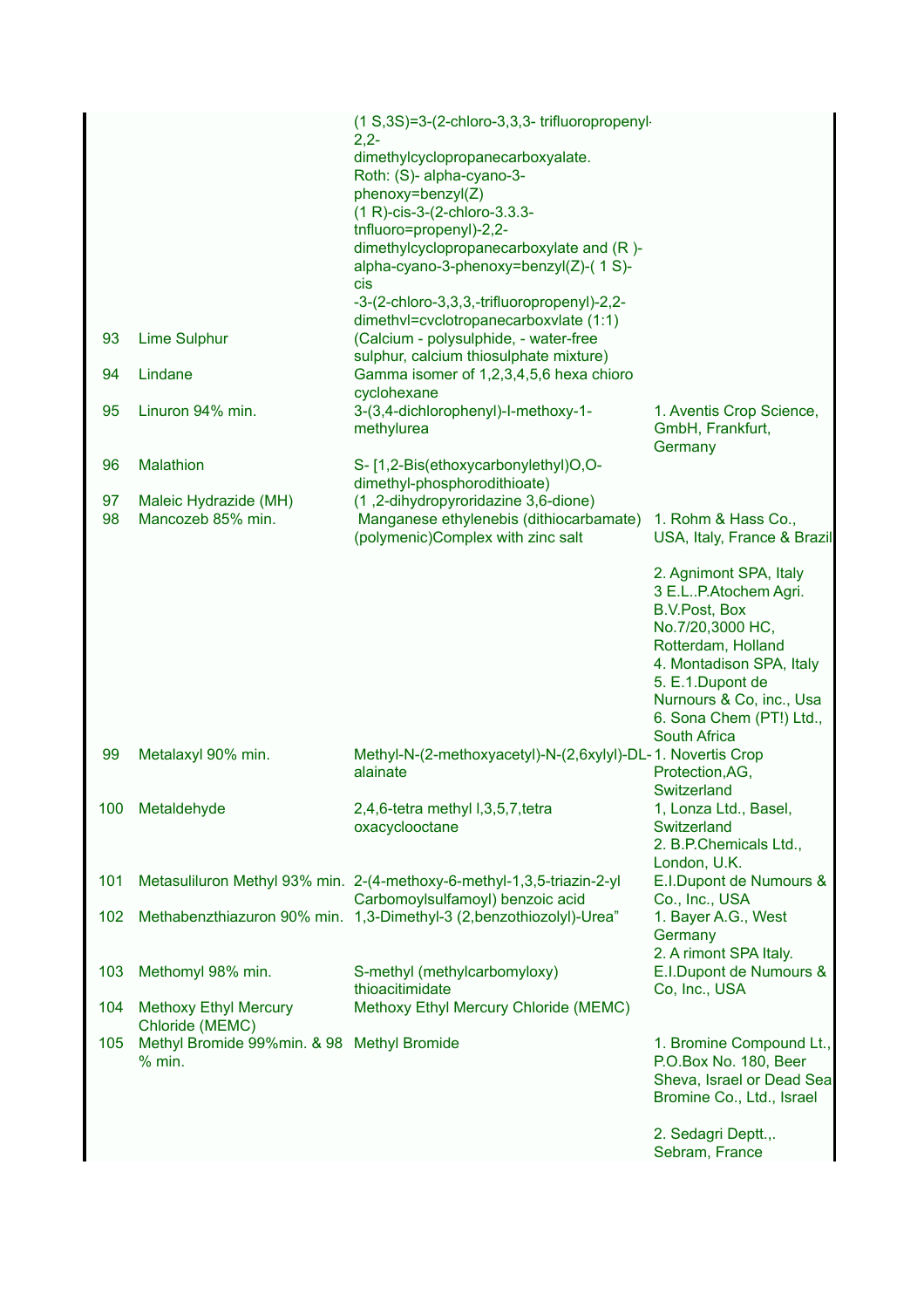|            |                                                   |                                                                                                                                       | 3. Ethylene International,<br><b>USA</b><br>4. Greta Lakes Chemical<br>Corpn,                                                                                                                                                                                                                                                                                                                                                                                                                                                                             |
|------------|---------------------------------------------------|---------------------------------------------------------------------------------------------------------------------------------------|-----------------------------------------------------------------------------------------------------------------------------------------------------------------------------------------------------------------------------------------------------------------------------------------------------------------------------------------------------------------------------------------------------------------------------------------------------------------------------------------------------------------------------------------------------------|
| 106        | <b>Methyl Chiorophenoxy Acetic</b><br>Acid (MCPA) | 4 chloro 2-methylphenoxyacetic acid                                                                                                   |                                                                                                                                                                                                                                                                                                                                                                                                                                                                                                                                                           |
| 107        | Methyl Parathion 92% mm. &<br>80% min.            | (O,O-dimethyl-O-nitrophenolthiophosphate) 1. Monsanto, Agril                                                                          | products Co., USA<br>2. Veb Chemie Kominat,<br>Germany<br>3. Bayer A.G. West<br>Germany<br>4. Cheminova, Holland<br>5. China National<br><b>Chemical Construction</b><br>Corpn., China                                                                                                                                                                                                                                                                                                                                                                    |
| 108        | Metolachlor                                       | 2 chloro-6' ethyl-N-(2 methoxy - 1 - methyl<br>ethyl) acet-O-toluidide                                                                | 1. Novertis Crop<br>Protection, AG,<br>Switzerland                                                                                                                                                                                                                                                                                                                                                                                                                                                                                                        |
| 109        | Metoxuron 97% min.                                | 3-(3-chloro-4-methoxyphenyl)-I,I-dernethyl<br>urea                                                                                    | 1. Novertis Crop<br>Protection, AG,<br>Switzerland                                                                                                                                                                                                                                                                                                                                                                                                                                                                                                        |
| 110        | Metribuzin 88% min.                               | 4-amino-6-tert-butyl-3 methyl thio-i, 2, 4-<br>triazin-5 (4H) one                                                                     | 1. Bayer A.G. West<br>Germany                                                                                                                                                                                                                                                                                                                                                                                                                                                                                                                             |
| 111        | Monocrotophos 74% min.&<br>68% min                | Dimethyl(E)-1-methyl-2-(methyl carbamoyl)<br>vinyl phosphate                                                                          | 2. Miles Inc., USA<br>1. Novertis Crop<br>Protection, AG,<br>Switzerland<br>2. Shen Hong Agril. Co.<br>Ltd., laiwan<br>3. Shell International<br>Chemical Co., USA<br>4. Shell Intenational<br>Chemical Co., UK<br>5. Shell Netherland<br>Chemie B.V. Netherland<br>6. Taiwan-Tainan Gaint<br>Industrial Co., Taiwan<br>7. Antiparassited per<br>Agriculture, SPA Vspitale,<br>Interments, versato, Italy<br>8. Agrimont, SPA, Italy.<br>9. Sundat (S) Pte.<br>Ltd., Singapore<br>10. China National<br><b>Chemical Construction</b><br>Jiansu Co., China |
| 112        | Myclobutanil 90% min.                             | (IUPAC) 2-P-Chlorophenyl 2-(1H-1,2,4-<br>triazol-l-yl-methyl)hexaneritrile                                                            | 1. Rohm & Hass Co. Ltd.,<br><b>UK</b>                                                                                                                                                                                                                                                                                                                                                                                                                                                                                                                     |
| 113        | <b>Neem Products</b>                              | Neem leaves, Neern oil, Neem seed kernel,<br>neem cake                                                                                |                                                                                                                                                                                                                                                                                                                                                                                                                                                                                                                                                           |
| 114<br>115 | <b>Nickel Chloride</b><br>Oxadiargyl 96% min.     | <b>Nickel Chloride</b><br>5-tert-butyl-3-(2,4-dichloro-5-<br>propargyloxypheny)-1,3,4 Oxadiazol -2(3H) SA,Lyon, France<br>one (IUPAC) | 1. Aventis Crop Science,                                                                                                                                                                                                                                                                                                                                                                                                                                                                                                                                  |
| 116        | Oxadiazon 92% min                                 | 5-tert-butyl-3-(2,4-dichloro-5-<br>isopropoxyphenyl)-1,3,4-oxadiazol-2(3H)-<br>one                                                    | 1. Aventis Crop Science,<br>SA, Lyon, France                                                                                                                                                                                                                                                                                                                                                                                                                                                                                                              |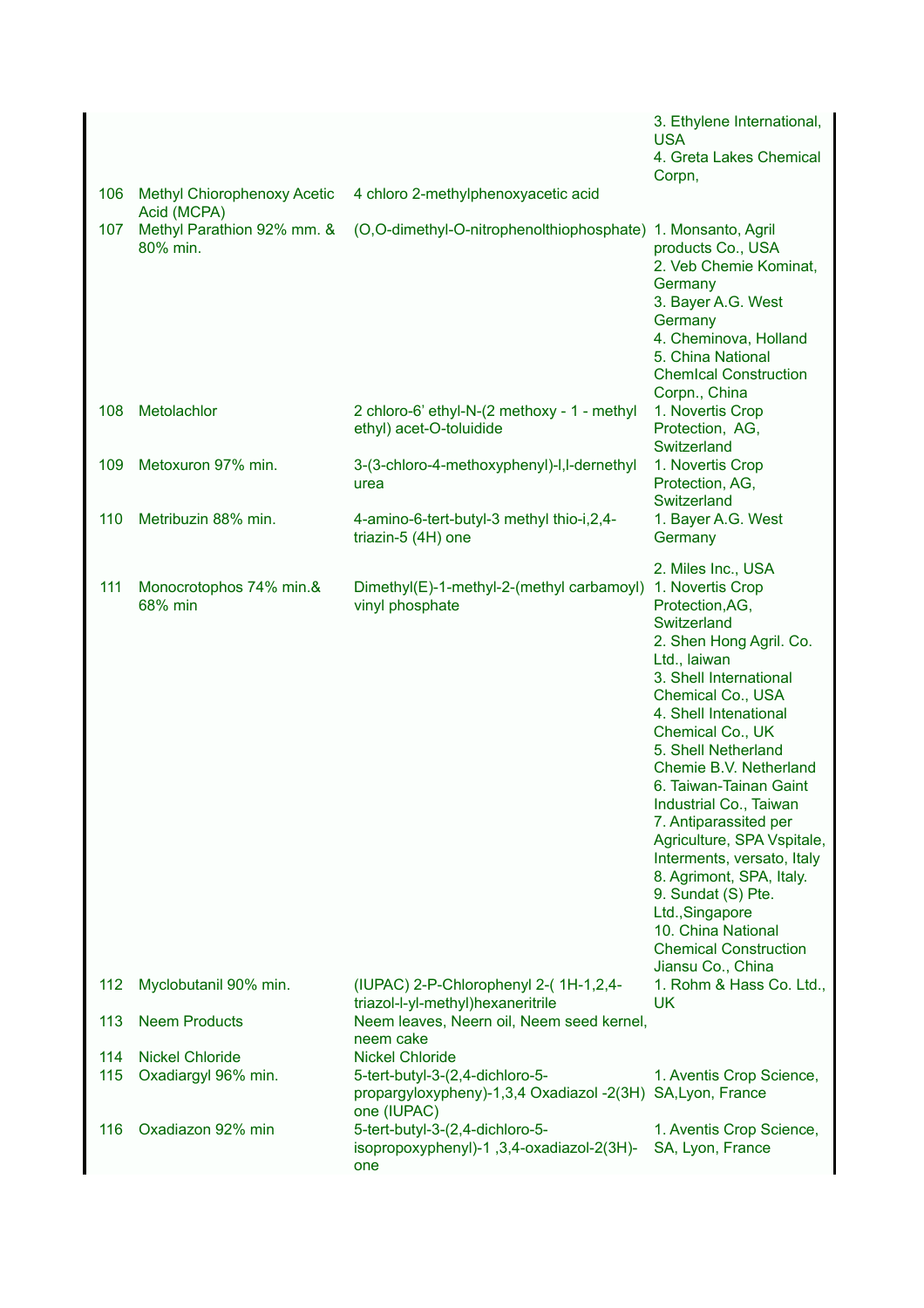| 117        | Oxycarboxin 97% min.                                              | 5,6-dihydro-2-mthyl-1,4-oxathi-ine-3-<br>carbozanilide-4,4-dioxide                                                                | 1. Uniroyal chemical Co.,<br>INC., USA                                                                              |
|------------|-------------------------------------------------------------------|-----------------------------------------------------------------------------------------------------------------------------------|---------------------------------------------------------------------------------------------------------------------|
| 118        | Oxydemetonmethyl 50% min.                                         | S-2-ethylsulfinyl ethyl 0,0-dimethyl<br>phosphorothioate                                                                          | 1. Bayer AG, West<br>Germany                                                                                        |
| 119        | Oxyfluorfen 70% min.                                              | 2-Chloro-alfa, alfa, alfa-trifluoro -p-totlyl 3-<br>ethoxy-4-nitrophenyl eather                                                   | 1. Rohm & Hass Co., Italy.                                                                                          |
|            |                                                                   |                                                                                                                                   | 2. Agan Chemicals<br>Manufacturers_Ltd.,_Israe                                                                      |
| 120        | Paclobutrazol 23% SC                                              | (2RS, 3RS)-1-(4-chlorophenyl)-4, 4-dimethyl-1. Zeneca Agro<br>2-(1H-1,2,4-triazol-1-yl) pentane-3-ol                              | Chemicals, Heslemore<br>Surrey, U.K.                                                                                |
| 121<br>122 | Paradichlorobenzene<br>Paraquat dichloride 40% min.<br>& 42% min. | 1,4-dichlorobenzene<br>1, l'-dimethyal-4, 4'-bipyridium                                                                           | 1. Comlets Chemical<br>Industrial Co., Ltd., Taiwan                                                                 |
| 123        | Penconazol 95% min.                                               | (1UPAC)1(2,4-dichloro-beta-<br>propylphenethyl)-1H-1,2,4,triazole                                                                 | 2. Zeneca, ICI, UK<br>1. Novartis Crop<br>Protection AG.,<br>Switzerland                                            |
| 124        | Pendimethalin 90% min.                                            | N-(1-ethyl propyl)2,6-dinitro-3,4-xylidine                                                                                        | 1. American Cynamid Co,<br><b>USA</b>                                                                               |
| 125        | Permethrin 92% min.                                               | 3-phenoxy benzyl (IRS, 3RS; 1RS, 3SR)-3-<br>(2,2-dichlorvinyl)-2,2-dimethyl -                                                     | 1. Mitchell Cotts<br>Chemicals Ltd., UK                                                                             |
| 126        | Phenthoate 90% min.                                               | cyclopropane carboxylate<br>S-alpha-ethoxycarbonylebnzyl O, O-<br>dimethyl phosphoro dithioate                                    | 1. Agrimont SPA, italy                                                                                              |
|            |                                                                   |                                                                                                                                   | 2. Nissan Chemical<br>Industries Ltd., Japan                                                                        |
| 127        | Phorate 90% min. & 75% min                                        | O,O-diethyl S-ethylthiomethyl<br>phosphorodithioate                                                                               | 1. American Cynamid Co.,<br><b>USA</b><br>2. United Phosphours<br>$Ltd.$ , U.K.                                     |
|            |                                                                   |                                                                                                                                   | 3. W.R.Grace & Co., USA<br>4. Books International,<br>U.K                                                           |
| 128        | Phosalone 93% min.                                                | S 6-Chloro-2,3-dihydro-2-oxobenzoxazol-<br>3ylemthyl -0,O--diethyl-Phosphorodithioate                                             | 1. Rohn Poluenc<br>Agrochemie, France                                                                               |
|            | 129 Phosphamidon 92% min.                                         | 2-chloro-2-diethylcar bamoyl-1-Methylvinyl<br>dimethyle Phosphate                                                                 | 1. Novertis Crop<br>Protection, Ag.,<br>Switzerland<br>2. Shen Hong Agril,.<br>Chemical.Co., Ltd.,<br><b>TaiWan</b> |
| 130        | Pirimiphos-methyl 90% min.                                        | 2-diethylamino-6-methylprymidin-4-yl<br>dimethy phosphorothionate                                                                 | Zeneca ICI, U.K.                                                                                                    |
| 131        | Piroxfop-propinyl 93% min                                         | 2-Propynyl (R)-2-(4-(5-chloro-3-fluoro-2-<br>pyridinyloxy)-phenoxy)-proprionate                                                   | Novartis Crop Protection,                                                                                           |
| 132        | (clodinafop-proparnyl)<br>Prallethrin 90% min.                    | (S)-2-methyl-4-oxo-3-Prop-2-ynl cyclopent -<br>2-enyl(1RS)-cis trans 2-dimethyl-3(2-<br>methylprop-1-enylcyclopropane carboxylate | AG, USA<br>1. Sumitomo Chemical<br>Co., Ltd., Japan                                                                 |
| 133        | Pretilachlor 94% min.                                             | (IUPAC) 2-chloro-2".6"-diethyl-N-(2-<br>propoxy ethyl) acetanilide                                                                | 1. Novertis Crop AG,<br>Switzerland                                                                                 |
| 134        | Prolenophos 89% min.                                              | O-4-bromo-2-chloro-phenyl-O-ethyl S-<br>propyl phosphorothioate                                                                   | 1. Novertis Crop AG,<br>Switzerland                                                                                 |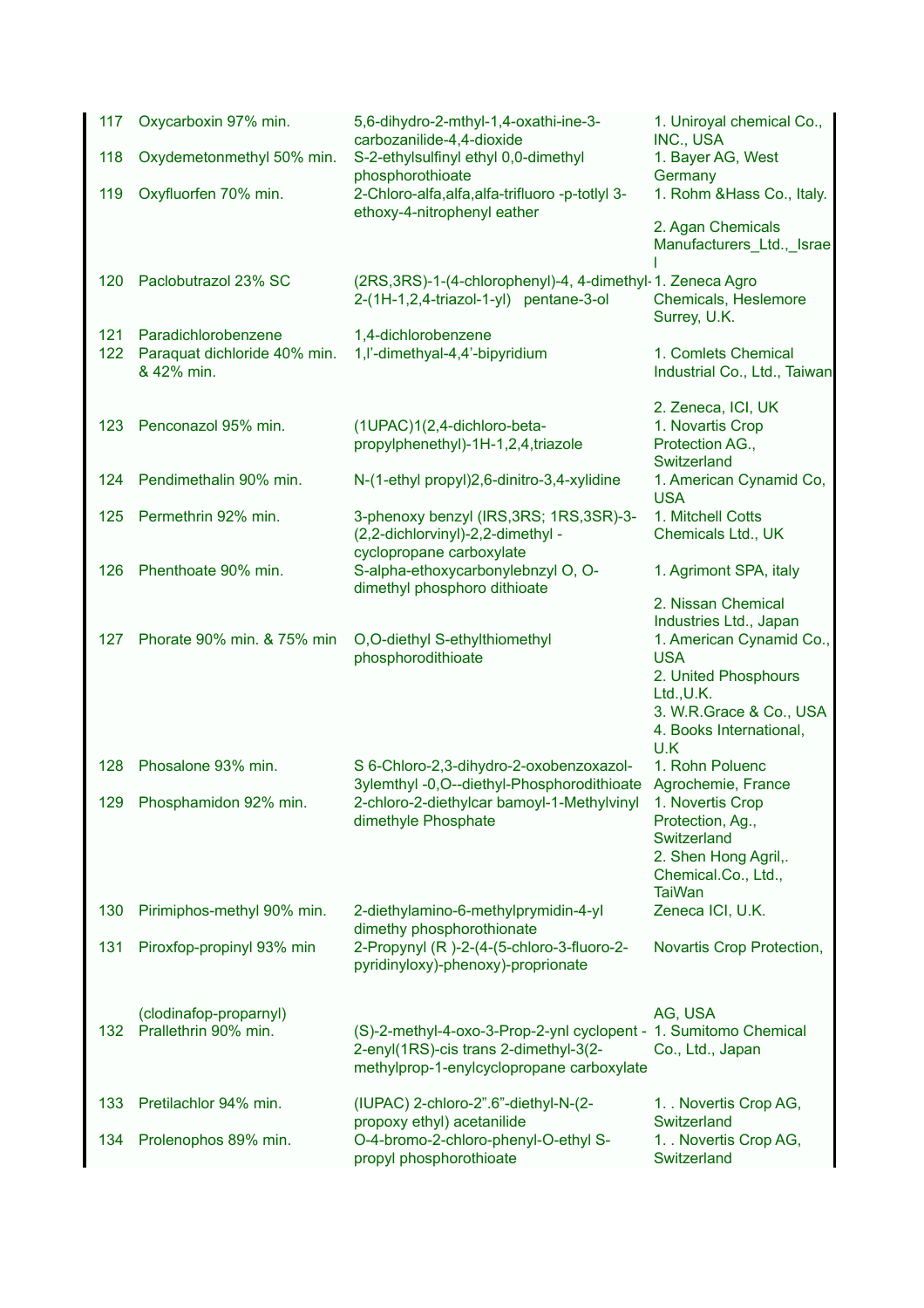| 135        | Propanil 88% min.                             | 3'4',-dichloropropionanilide                                                                                                                                      | 1. Monsanto Agricultural<br>Products Co., USA<br>2. Makhteshim Beer<br>Sheva, Israel<br>3. Rohmn & I-lass Co.,                         |
|------------|-----------------------------------------------|-------------------------------------------------------------------------------------------------------------------------------------------------------------------|----------------------------------------------------------------------------------------------------------------------------------------|
| 136        | Propetamphos 87.5% min.                       | [(E)-O-2-isopropoxycarbolyl-methyl vinyl 0-<br>methyl ethyl Phospheramidothioate]                                                                                 | USA, Italy<br>1. Novartis Crop<br>Protection Inc., USA                                                                                 |
| 137        | Propiconazole 88%min.                         | (+)- 1 2-(2,4-dichlorophenyl)-4-propyl- 1,3 -<br>dioxolan-2-yl methyl)-1H-1, 2,4-triazole                                                                         | 1. Novertis Crop<br>Protection AG,<br>Switzerland                                                                                      |
| 138        | Propoxur 95% min                              | 2-isopropoxyphenylmethylcarbamate                                                                                                                                 | $\overline{a}$<br>1. Bayer A.G. West<br>Germany<br>2. Borregard Ittalia<br>SRL, Milano, Italy<br>3. Sundet (S) Pte.<br>Ltd., Singapore |
| 139        | Pyrethrins (Pyrethrum) 2%<br>min.             | (insectically active principles of<br>Chrysanthemum cinerariae folium                                                                                             | 1. Pyrethrum Marketing<br>Board, Nakura, Kenya                                                                                         |
| 140        | Quinalphos 70% min.                           | O,O-diethyl O-quinoxalin-2-yl<br>phosphorothioate                                                                                                                 | 1. Novartis Crop<br>Protection Inc., USA                                                                                               |
| 141        | Simazine 95% min. & 80%<br>min.               | 6-Chloro-N2, N4-diethyl-1, 3, 5-triazine-2, 4-<br>diamine                                                                                                         | 1. Agan Chemical Afrs/.<br>Ltd., Israel<br>2. Fisons Ltd., U.K.                                                                        |
| 142        | <b>Sirmate</b>                                | 3, 4-and2,3-Dichlobenzyl N-methyl<br>carbamate                                                                                                                    |                                                                                                                                        |
| 143<br>144 | Sodium cyanide<br>Streptomycin + Tetracycline | Sodium cyanide<br>O-2-deoxy-2-methylamino- alpha-L-<br>glucopyranosyl-(1-2)-O5deoxy-3- (-formyl-<br>alpha-L-lyxofuranosyl-(1-4) -N3,N3<br>diamidino-D-Streptamine |                                                                                                                                        |
| 145        | Sulfoslfuron 98% min.                         | N-(4,6-dimethoxy 2-pyrimediryl)-2-ehtyl<br>sulfonylimidazol 1,2,apyridine-3-<br>Sulfonamide                                                                       | 1. Mosanto Company,<br><b>USA</b>                                                                                                      |
| 146        | Sulphur 80% min.                              | Sulphur                                                                                                                                                           | 1. Novartis Agro, SA,<br>France                                                                                                        |
| 147        | Temephos 90% mm.                              | O,O,O'O'-Tetramethyl O,O'- thiodi-p-<br>phenylene diphosphorothioate                                                                                              | 1. American Cynamid Co.,<br><b>USA</b>                                                                                                 |
| 148        | Thiodicarb 94% min.                           | 3,7,9,13-tetramethyl-5,l l-dioxa-2m8,14-<br>trithia-4,7,9, 12-tetra-azapentadeca -3, 12-<br>diene-6,10,-dione                                                     | 1. Aventis Crop Science,<br>USA, Inc., North Carolina,<br><b>USA</b>                                                                   |
| 149        | Thiometon50% min                              | S-2 ethylthioethyl O,O dimethyl<br>phosphorodithioate                                                                                                             | Novartis Crop Protection,                                                                                                              |
| 150        | Thiophanate methyl 94% min.                   | Dimethyl 4,4'-(O-phenylene)bis(3-<br>thioallophanate)                                                                                                             | AG, Switzerland<br>1. Nippon Soda Co.,<br>Japan<br>2. China national chemical<br><b>Cosntruction Jiangsu</b><br>Company, Nanjing China |
| 151        | Thiram 95% min. & 98% min                     | [bis(dimethyl Thiocarbamoyl) disulphide]                                                                                                                          | 1. UCBSA, Brussels,<br><b>Belgium</b><br>2. Bayer A.G., West<br>Germany<br>3. W.A. Cleary Corpn.,<br><b>USA</b>                        |